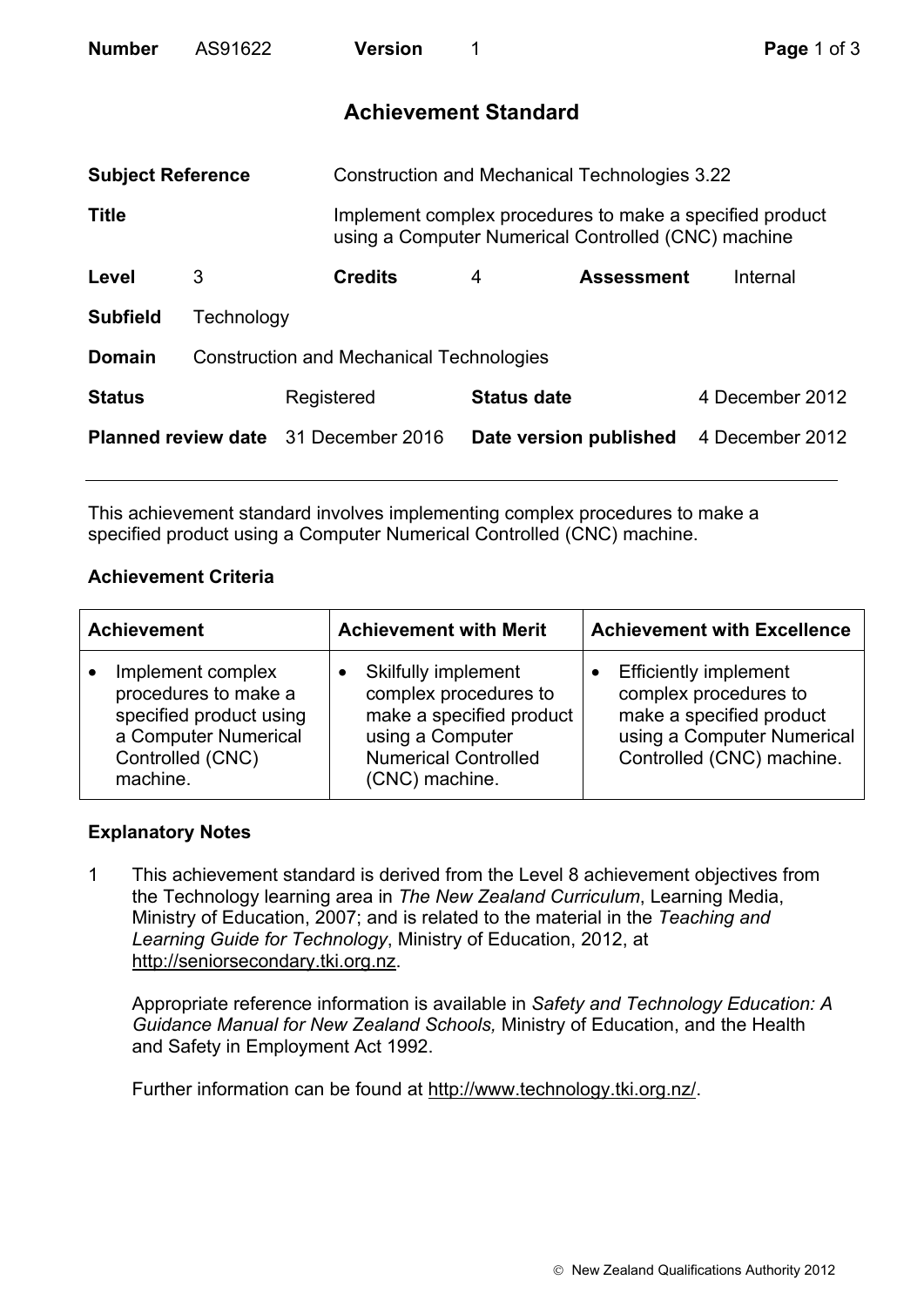- 2 *Implement complex procedures to make a specified product using a Computer Numerical Controlled (CNC) machine* involves:
	- integrating the limits of a CNC machine into a graphic representation of the desired product in a computer design setting that demonstrates an understanding of CNC programming language
	- setting up and calibrating a CNC machine to software and manufacturer requirements
	- operating a CNC machine to make a product in compliance with relevant health and safety regulations
	- evaluating a CNC machine made product against its graphic representation.

*Skilfully implement complex procedures to make a specified product using a Computer Numerical Controlled (CNC) machine* involves:

• showing independence and accuracy in undertaking the procedures.

*Efficiently implement complex procedures to make a* specified *product using a Computer Numerical Controlled (CNC) machine* involves:

- undertaking procedures in a manner that economises time, effort, tooling and materials.
- 3 *Computer Numerical Controlled (CNC) machine* refers to 2 or 3 axis cutting, routing, embroidery or prototyping equipment that receives numerical control data from a host computer.
- 4 *Specified product* refers to a product with its associated specifications. The specified product requires an understanding of CNC programming (eg G-code) to support the application of CNC machining in its development. The specified product may be a model or a component part of a larger outcome. The specifications are of sufficient rigour to allow the student to meet the standard. The specifications need to be agreed prior to the product being made. They may be teacher-given or developed in negotiation with the student.
- 5 Setting up and calibrating a CNC machine refers to such things as ensuring that the product fits the machine, setting X, Y, and Z axis positions, and choosing correct cutting tools and speeds.
- 6 Computer design setting refers to the combination of software and hardware necessary to communicate numerical control data to a Computer Numerical Controlled (CNC) machine.
- 7 Graphic representation is the final design before machining and must be of sufficient rigour to allow the student to meet the standard.
- 8 Conditions of Assessment related to this achievement standard can be found at http://ncea.tki.org.nz/.

## **Replacement Information**

This achievement standard replaced unit standard 7534.